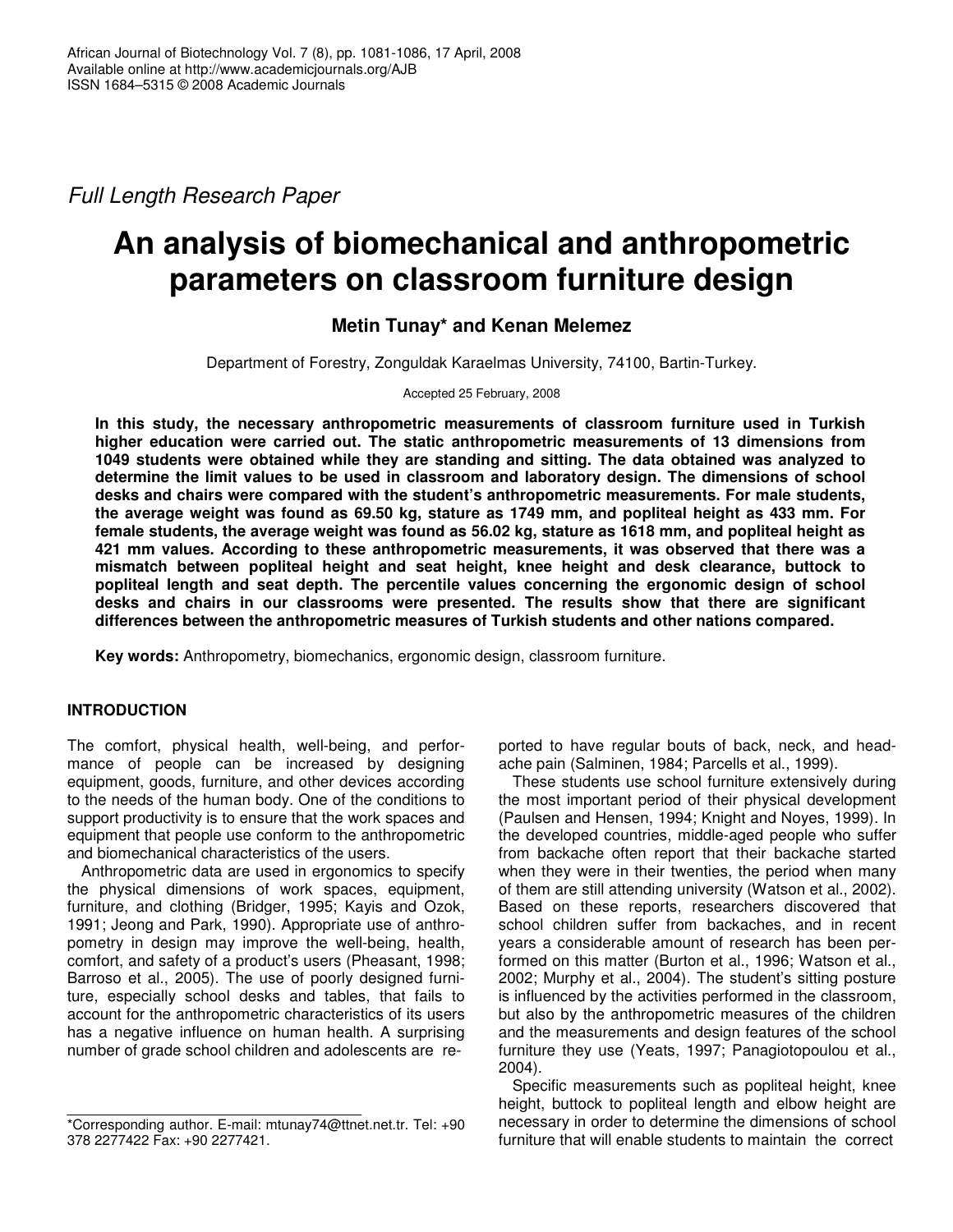sitting posture (Knight and Noyes, 1999; Parcells et al., 1999; Panagiotopoulou et al., 2004). Anthropometric data have been used in the design of school desks and tables in almost all modern developed countries (Parcells et al., 1999).

As we noted earlier, furniture has a significant effect on human health. Thus, it is essential to use anthropometric data to guide the design of school desks and chairs. However, because anthropometric measures vary among nations and ethnic groups and change over time as populations and their environmental conditions change. As a result, the anthropometric data used in the design of the equipment used in Turkish higher education are based on anthropometric data from other countries and thus do not represent the average body measurements of the Turkish people (Kayis, 1988; Turgut et al., 2004). Therefore, it is necessary to collect new data from this population to support ergonomic design.

In the present study, we obtained anthropometric measures that could be used in the design of the desks and chairs used in higher education for the Turkish people and calculated ranges for this data. We also compared the findings with the results of previous studies in Turkey and several other regions.

### **MATERIALS AND METHODS**

To obtain the necessary anthropometric data, we studied the students in various faculties of Turkey's Zonguldak Karaelmas University in 2007 and summarized the anthropometric measurements to assist in the design of the equipment used in the higher education. Our sample included 1049 students (335 females, 714 males) with no physical disabilities. We found two main models of desk and chair in common use at the university, and measured their dimensions (seat height, seat depth, desk height, desk clearance) to allow a comparison of the students ergonomic needs with the design features of these desks and chairs. The dimensions of the classroom furniture that were measured are the following:

- Seat height: vertical distance from the floor to the highest point on the front of the seat.
- Seat depth: horizontal distance of the sitting surface from the back of the seat to the front of the seat.
- Desk height: vertical distance from the floor to the top of the front edge of the desk.
- Desk clearance: vertical distance from the floor to the bottom of the front edge of the shelf under the writing surface.

The data we obtained by measuring the different dimensions of the students' bodies in fixed positions represent static anthropometric data. In static anthropometry, the measurements are made either from one anatomical structure to another or with reference to a fixed point in space. Static anthropometric data are widely used in determining the dimensions of furniture (Ozok, 1988; Sabancı, 1999; Kaya et al., 2003; Dizdar, 2003). In the present study, we studied only static anthropometry.

In our study, we measured anthropometric characteristics directly, as this is an economical and practical empirical method; unlike indirect measurements, this empirical method makes no assumptions about the correlation between an indirect parameter and the direct parameter that it assesses (Sabancı, 1999; Kroemer, 1997). The simplicity greatly reduces the costs of the survey, and the mobility of the equipment makes it easy to record measurements at

a range of locations. We obtained length measurements using an anthropometer, weight measurements using a balance accurate to 100 g, and the other measurements using measuring tapes.

Based on the results of our literature review, we selected the 13 most common anthropometric parameters and measured these parameters for each student involved in the study, wearing clothes, including their weight (Table 1).

The most important purpose of our study was to develop design standards suitable for almost all of the intended users of the products. In most studies concerning the body sizes, 90% of the users are targeted (Pheasant, 1998). In designs that depend strongly on volumes, 95% percentile values are used, versus 5% percentile values in studies of reach (Güler, 2003; Bridger, 1995; Barut et al., 2004). For school furniture, seat height and depth are determined according to the lowest 5% percentile values, whereas the breadth of the sitting surface is determined according to the 95% percentile values of hip breadth (Parcells et al., 1999; Su, 2001). In our study, we determined the upper and lower limits of the design parameters using the 5% values for female students and the 95% values for male students.

To compare our anthropometric measurements with the results of previous studies in Turkey and other regions, we used the average values of our 13 anthropometric measures and the key percentile values (5 and 95%). Anthropometric measures of students were compared to the relative furniture measures in order to identify a mismatch between the students and the furniture they use.

## **RESULTS**

Descriptive and percentile values for the dimensional measurements of the students are provided in Table 2 for females and males. We obtained the following average values:

- For male students, a mean weight of 69.50 kg, stature of 1749 mm, and popliteal height of 433 mm.
- For female students, a mean weight of 56.02 kg, stature of 1618 mm, and popliteal height of 421 mm.

Moreover, we calculated the following values for the most important body measurements used in the ergonomic design of school desks and chairs: the 5% value for the buttock to popliteal length in a sitting position was 406 mm, the 95% value for shoulder breadth was 464 mm, the 5% value for popliteal height sitting was 386 mm, the 95% value for hip breadth was 391 mm, and the 95% value for knee height in a sitting position was 596 mm.

The classroom furniture under study consisted of two models of chair and desk. The dimensions of the chairs and desks are given in Table 3.

• Popliteal height and seat height mismatch: A mismatch was defined when the seat height was either > 95% or < 88% of the popliteal height. This allows for popliteal clearance of between 5 and 12% of popliteal height (Parcells et al., 1999). For Turkish students, the values should have been between 386 and 407 mm. However, according to the anthropometric measurements, it was observed that there was a mismatch.

Buttock to popliteal length and seat depth mismatch: A mismatch was defined when the seat depth was either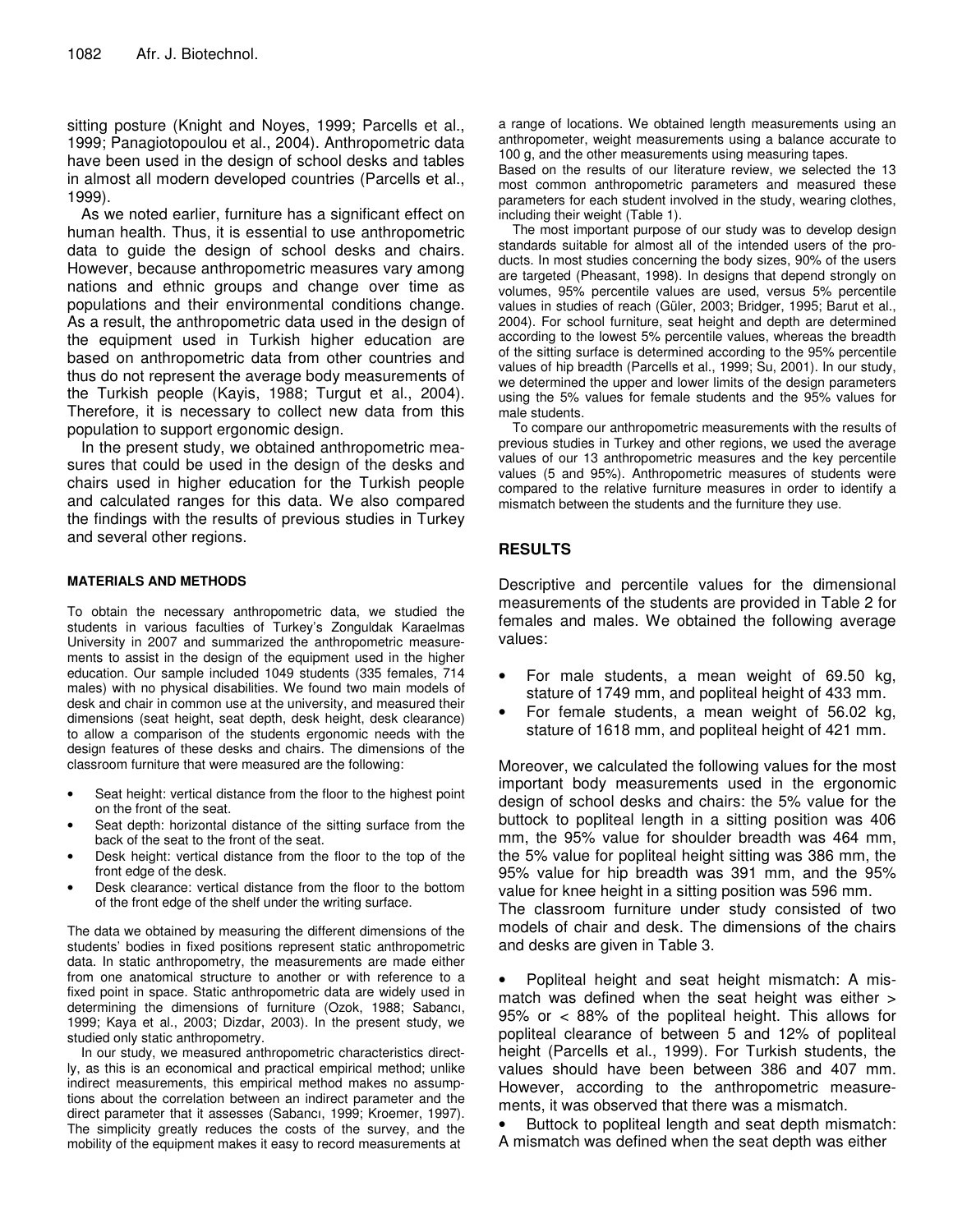|    | <b>Anthropometric dimensions</b>              |                                                                                                                                                                                      |
|----|-----------------------------------------------|--------------------------------------------------------------------------------------------------------------------------------------------------------------------------------------|
| w  | Weight (kg)                                   | Body weight                                                                                                                                                                          |
| S  | Stature (mm)                                  | Vertical distance from the floor to the vertex (i.e., the crown of the head)                                                                                                         |
| Sb | Shoulder breadth (mm)                         | Maximum horizontal breadth across the shoulders, measured to the protrusions of the deltoid<br>muscles                                                                               |
| Hb | Hip breadth (mm)                              | Maximum horizontal distance across the hips in the sitting position                                                                                                                  |
| Si | Sitting height (mm)                           | Vertical distance from the sitting surface to the vertex                                                                                                                             |
| Ey | Eye height, sitting (mm)                      | Vertical distance from the sitting surface to the inner canthus of the eye                                                                                                           |
| Sh | Shoulder height (mm)                          | Vertical distance from the floor to the acromion (i.e., the bony tip of the shoulder)                                                                                                |
| Eh | Elbow height, sitting (mm)                    | Vertical distance from the seat surface to the underside of the elbow                                                                                                                |
| Bk | Buttock to front of knee length, sitting (mm) | Horizontal distance from the back of the uncompressed buttock to the front of the kneecap                                                                                            |
| Bp | Buttock to popliteal length, sitting (mm)     | Horizontal distance from the back of the uncompressed buttocks to the popliteal angle, at the back<br>of the knee, where the back of the lower legs meets the underside of the thigh |
| Kh | Knee height (mm)                              | Vertical distance from the floor to the upper surface of the knee                                                                                                                    |
| Ph | Popliteal height, sitting (mm)                | Vertical distance from the floor to the popliteal angle at the underside of the knee where the tendon<br>of the biceps femoris muscle is inserted into the lower leg                 |
| Hf | Horizontal fingertip reach (mm)               | Distance from the acromion to the fingertip with the elbow and wrist straight                                                                                                        |

**Table 1.** Definitions of the 13 measured anthropometric dimensions in the present study

> 95% or <sup>&</sup>lt; 80% of the buttock to popliteal length (Parcells et al., 1999; Panagiotopoulou et al., 2004). For Turkish students, the values should have been between 406 and 430 mm. However, according to the anthropometric measurements, it was observed that there was a mismatch.

• Knee height and desk clearance mismatch: A mismatch was defined as occurring when <sup>a</sup> desk was < 20 mm higher than the knee height (Parcells et al., 1999; Panagiotopoulou et al., 2004). For Turkish students, the value should have been 616 mm. However, according to the anthropometric measurements, it was observed that there was a mismatch.

In Table 4, we compare the results of our study with those from previous studies. The parameters for the Turkish students were larger than those of some other countries and smaller than those of other countries. However, the key point revealed

by this table is that each anthropometric parameter varied, often widely, between ethnic groups.

## **DISCUSSION**

To compare our data with the anthropometric data in other recent studies, we began with <sup>a</sup> recent Turkish study (Turgut et al., 2004) carried out at Cukurova University. We then added data from studies conducted in other countries: Portugal (Barroso et al., 2005), the U.K. (Pheasant, 1998), Iran (Mououdi, 1997), China (Lee, 2000). In this comparison, we used the 13 anthropometric dimensions in the present study, as most of these dimensions were also used in the other studies. Table 4 presents the mean data for male and female adults of different ethnic groups.

Table 4 reveals that the anthropometric dimensions for the female and male students in the

present study were similar to those reported by Turgut et al. (2004) but differed from those in other countries. For example, the male stature (1749 mm) was nearly the same as in the other Turkish study (1758 mm), but was smaller in China (1678 mm), Iran (1725 mm), Korea (1707 mm), Portugal (1690 mm), and the U.K. (1740 mm). In addition:

- Most results in the two Turkish studies were similar for each sex.
- •• For both sexes, the Turkish values for stature, eye height, elbow height, buttock to front of knee length, buttock to popliteal length, popliteal height, and horizontal fingertip reach were larger than the corresponding values for other nations.
- • For both sexes, Turkish shoulder breadths were smaller than those of other nations.
- •For Turkish females, the sitting height was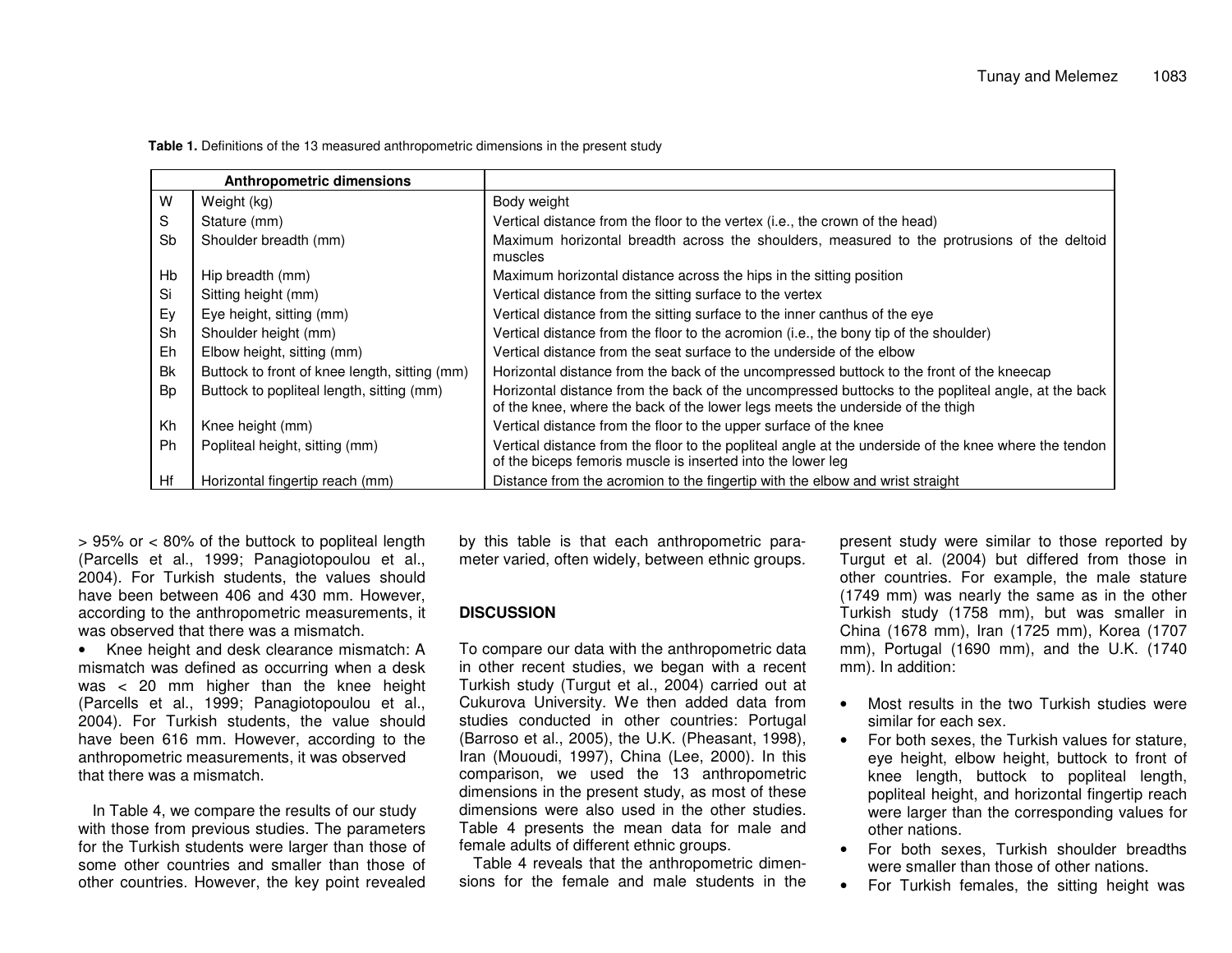|           |       |           |       |       | Female anthropometric dimensions |       | Male anthropometric dimensions |           |       |       |       |       |  |  |  |
|-----------|-------|-----------|-------|-------|----------------------------------|-------|--------------------------------|-----------|-------|-------|-------|-------|--|--|--|
|           | Mean  | <b>SD</b> | 5%    | 95%   | Max.                             | Min.  | Mean                           | <b>SD</b> | 5%    | 95%   | Max.  | Min.  |  |  |  |
| W         | 56.02 | 3.92      | 43.29 | 68.97 | 79.00                            | 42.00 | 69.50                          | 4.38      | 56.10 | 83.97 | 103.0 | 54.00 |  |  |  |
| S         | 1618  | 3.72      | 1495  | 1739  | 1780                             | 1450  | 1749                           | 3.35      | 1640  | 1859  | 1940  | 1610  |  |  |  |
| Sb        | 391   | 1.08      | 358   | 414   | 420                              | 340   | 431                            | 1.02      | 397   | 464   | 490   | 380   |  |  |  |
| Hb        | 350   | 1.21      | 309   | 390   | 405                              | 290   | 351                            | 1.14      | 314   | 391   | 440   | 300   |  |  |  |
| Si        | 835   | 2.17      | 760   | 898   | 900                              | 730   | 912                            | 5.04      | 744   | 1022  | 1040  | 730   |  |  |  |
| Ey        | 761   | 2.17      | 692   | 835   | 890                              | 660   | 814                            | 2.62      | 738   | 911   | 960   | 650   |  |  |  |
| Sh        | 593   | 2.13      | 524   | 665   | 740                              | 510   | 612                            | 1.62      | 558   | 665   | 700   | 400   |  |  |  |
| Eh        | 265   | 1.42      | 223   | 317   | 380                              | 210   | 237                            | 1.21      | 197   | 276   | 330   | 190   |  |  |  |
| <b>Bk</b> | 573   | 2.20      | 502   | 646   | 700                              | 480   | 609                            | 1.98      | 546   | 674   | 710   | 440   |  |  |  |
| <b>Bp</b> | 481   | 2.43      | 406   | 561   | 640                              | 400   | 488                            | 1.95      | 424   | 551   | 590   | 320   |  |  |  |
| Kh        | 507   | 1.68      | 457   | 571   | 610                              | 450   | 547                            | 1.53      | 496   | 596   | 660   | 480   |  |  |  |
| <b>Ph</b> | 421   | 1.42      | 386   | 463   | 510                              | 370   | 433                            | 1.12      | 405   | 461   | 500   | 400   |  |  |  |
| Hf        | 815   | 2.30      | 742   | 897   | 960                              | 730   | 863                            | 2.75      | 775   | 954   | 970   | 530   |  |  |  |

**Table 2.** Mean, standard deviation (SD), and 5 and 95% percentiles for anthropometric dimensions of the female and male population

**Table 3.** Chair and Desk Characteristics

|                     | <b>Chairs</b>    |                 | <b>Desks</b> |                |  |  |  |
|---------------------|------------------|-----------------|--------------|----------------|--|--|--|
|                     | Seat Height (mm) | Seat Depth (mm) | Height (mm)  | Clearance (mm) |  |  |  |
| Type – 1            | 460              | 320             | 760          | 600            |  |  |  |
| $\sqrt{2}$ vpe $-2$ | 430              | 400             | 770          | 590            |  |  |  |

lower than in the other nations; for males, the sitting height values were generally similar.

The most important percentile values obtained from the anthropometric measurements in these studies (summarized in Table 4) are presented in Table 5. In the table, the most important dimensions of the students related to the ergonomic design of school desks and chairs are compared with the 5% values from the female measurements and the 95% values from the male measurements (Mououdi, 1997; Turgut et al., 2004; Barroso et al., 2005). We found the following key differences:

- For females, the 5% value for the buttock to popliteal length was 421 mm in Portugal, versus 390 to 406 mm in the Turkish studies. This means that seats designed for Portuguese females will be too long for some Turkish females.
- For males, the 95% value for shoulder breadth was 525 mm in Portugal and 497 mm in Iran, versus 464 to 507 mm in the Turkish studies. This means that the room available between seating positions at desks or chairs designed for Portuguese males would be wider than necessary for Turkish males, whereas the space provided by desks designed for Iranian males might be too narrow.
- For females, the 5% value for popliteal height was

327 mm in Portugal and 317 mm in Iran, versus 283 to 386 mm in the Turkish studies. This suggests that it might not be necessary to design for different popliteal heights for females in these countries.

- For males, the 95% value for hip breadth was 420 mm in Portugal and 377 mm in Iran, versus 391 to 431 mm in the Turkish studies. This suggests that it might not be necessary to design for different seat spacings for males in these countries.
- For males, the 95% value for knee height in a sitting position was 575 mm in Portugal and 571 mm in Iran, versus 581 to 596 mm in the Turkish studies. This suggests that desks should be designed to accommodate the greater knee heights in Turkey.

These data make it obvious that the results of the studies carried out in Turkey and in the five other countries differed. However, designers should remember that anthropometric dimensions also vary over time, even within a nation. For example, in North America and Europe, stature has increased by an average of 10 mm and weight has increased by an average of 2 kg every 10 years over the past 50 years (Bridger, 1995; Kroemer et al., 2001). Similarly, the stature of people in the Far East has increased considerably over the past 20 years (Helander, 1995). In this respect, designers should use the science of anthropometry to constantly monitor and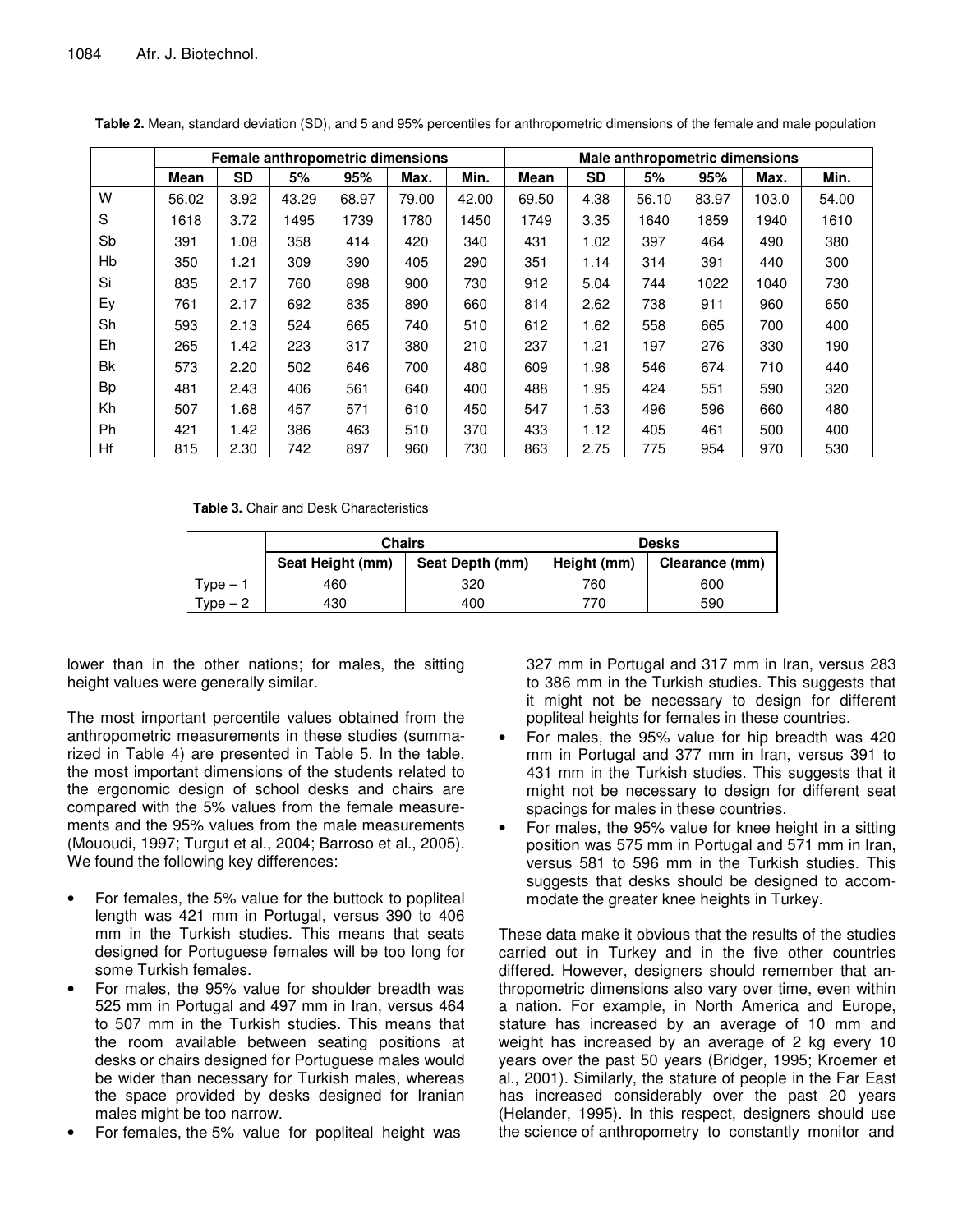|           | <b>Turkey</b>        |        |               |               |             |               |             |           |              |               |             |               |             |        |
|-----------|----------------------|--------|---------------|---------------|-------------|---------------|-------------|-----------|--------------|---------------|-------------|---------------|-------------|--------|
|           | <b>Present study</b> |        | Turgut et al. |               | China       |               | Iran        |           | <b>Korea</b> |               | Portugal    |               | U.K.        |        |
|           | <b>Male</b>          | Female | <b>Male</b>   | <b>Female</b> | <b>Male</b> | <b>Female</b> | <b>Male</b> | Female    | Male         | <b>Female</b> | <b>Male</b> | <b>Female</b> | <b>Male</b> | Female |
| W         | 69.50                | 56.02  | 74.45         | 55.59         | 59.0        | 52.0          | 65.66       | 56.52     | 66.0         | 53.5          | 74          | 64            | <b>NA</b>   | NA     |
| S         | 1749                 | 1618   | 1758          | 1638          | 1678        | 1570          | 1725        | 597       | 1707         | 1588          | 1690        | 1565          | 1740        | 1610   |
| Sb        | 431                  | 391    | 459           | 404           | 431         | 397           | 455         | 392       | 451          | 406           | 475         | 445           | 465         | 395    |
| Hb        | 351                  | 350    | 380           | 371           | 306         | 317           | 342         | 363       | 322          | 319           | 380         | 400           | 360         | 370    |
| Si        | 912                  | 835    | 888           | 854           | 908         | 855           | 912         | 861       | 921          | 866           | 920         | 865           | 910         | 850    |
| Ey        | 814                  | 761    | <b>NA</b>     | <b>NA</b>     | 798         | 739           | 805         | 753       | 809          | 758           | 810         | 760           | 790         | 740    |
| Sh        | 612                  | 593    | 591           | 550           | <b>NA</b>   | <b>NA</b>     | 620         | 598       | <b>NA</b>    | <b>NA</b>     | 630         | 595           | 595         | 555    |
| Eh        | 237                  | 265    | 229           | 217           | 263         | 251           | 259         | 259       | 265          | 263           | 255         | 250           | 245         | 235    |
| <b>Bk</b> | 609                  | 573    | 605           | 580           | 554         | 529           | 530         | 487       | 553          | 528           | 590         | 570           | 595         | 570    |
| <b>Bp</b> | 488                  | 481    | 459           | 440           | 457         | 433           | <b>NA</b>   | <b>NA</b> | 470          | 449           | 485         | 470           | 495         | 480    |
| Kh        | 547                  | 507    | 533           | 491           | 493         | 458           | NA          | <b>NA</b> | 508          | 470           | 525         | 480           | 545         | 500    |
| Ph        | 433                  | 421    | <b>NA</b>     | <b>NA</b>     | 413         | 382           | 431         | 364       | 410          | 384           | 400         | 365           | 440         | 400    |
| Hf        | 863                  | 815    | 862           | 793           | 826         | 757           | 775         | 698       | 821          | 760           | ΝA          | ΝA            | <b>NA</b>   | NA     |

**Table 4.** Mean values for the anthropometric dimensions obtained for adult male and female populations from several regions of the world in comparison with the data obtained in the present study. (NA <sup>=</sup> data not reported or the definition of the measurement differed between studies)

**Table 5**. Anthropometric dimensions (5 and 95% percentiles) from different adult female and male populations

| Female anthropometric dimensions |                      |               |               |     |          |     |           |               |     | Male anthropometric dimensions |     |               |     |                 |           |             |  |
|----------------------------------|----------------------|---------------|---------------|-----|----------|-----|-----------|---------------|-----|--------------------------------|-----|---------------|-----|-----------------|-----------|-------------|--|
|                                  |                      | <b>Turkey</b> |               |     |          |     |           | <b>Turkev</b> |     |                                |     |               |     |                 |           |             |  |
|                                  | <b>Present study</b> |               | Turgut et al. |     | Portugal |     |           | Iran          |     | <b>Present study</b>           |     | Turgut et al. |     | <b>Portugal</b> |           | <b>Iran</b> |  |
|                                  | 5%                   | 95%           | 5%            | 95% | 5%       | 95% | 5%        | 95%           | 5%  | 95%                            | 5%  | 95%           | 5%  | 95%             | 5%        | 95%         |  |
| Sb                               | 358                  | 414           | 370           | 439 | 394      | 496 | 359       | 437           | 397 | 464                            | 410 | 507           | 425 | 525             | 419       | 497         |  |
| Hb                               | 309                  | 390           | 325           | 418 | 355      | 445 | 318       | 411           | 314 | 391                            | 329 | 431           | 340 | 420             | 311       | 377         |  |
| <b>Bp</b>                        | 406                  | 561           | 390           | 490 | 421      | 520 | <b>NA</b> | <b>NA</b>     | 424 | 551                            | 408 | 510           | 432 | 538             | <b>NA</b> | <b>NA</b>   |  |
| Kh                               | 457                  | 571           | 449           | 533 | 435      | 475 | 451       | 493           | 496 | 596                            | 485 | 581           | 475 | 575             | 493       | 571         |  |
| Ph                               | 386                  | 463           | 283           | 342 | 327      | 403 | 317       | 431           | 405 | 461                            | 287 | 400           | 358 | 442             | 400       | 465         |  |

assess body measurements in order to detect anatomical differences among individuals and groups that would lead to changes in product design (Helander, 1997; Kroemer, 1997; Akın

and Sagır, 1998).

Although the individuals measured in the present study were chosen from the same university, they represent <sup>a</sup> partial example of

Turkey as <sup>a</sup> whole, since the students have come from different regions of Turkey. The differences observed between the two Turkish studies suggest that these regional differenc